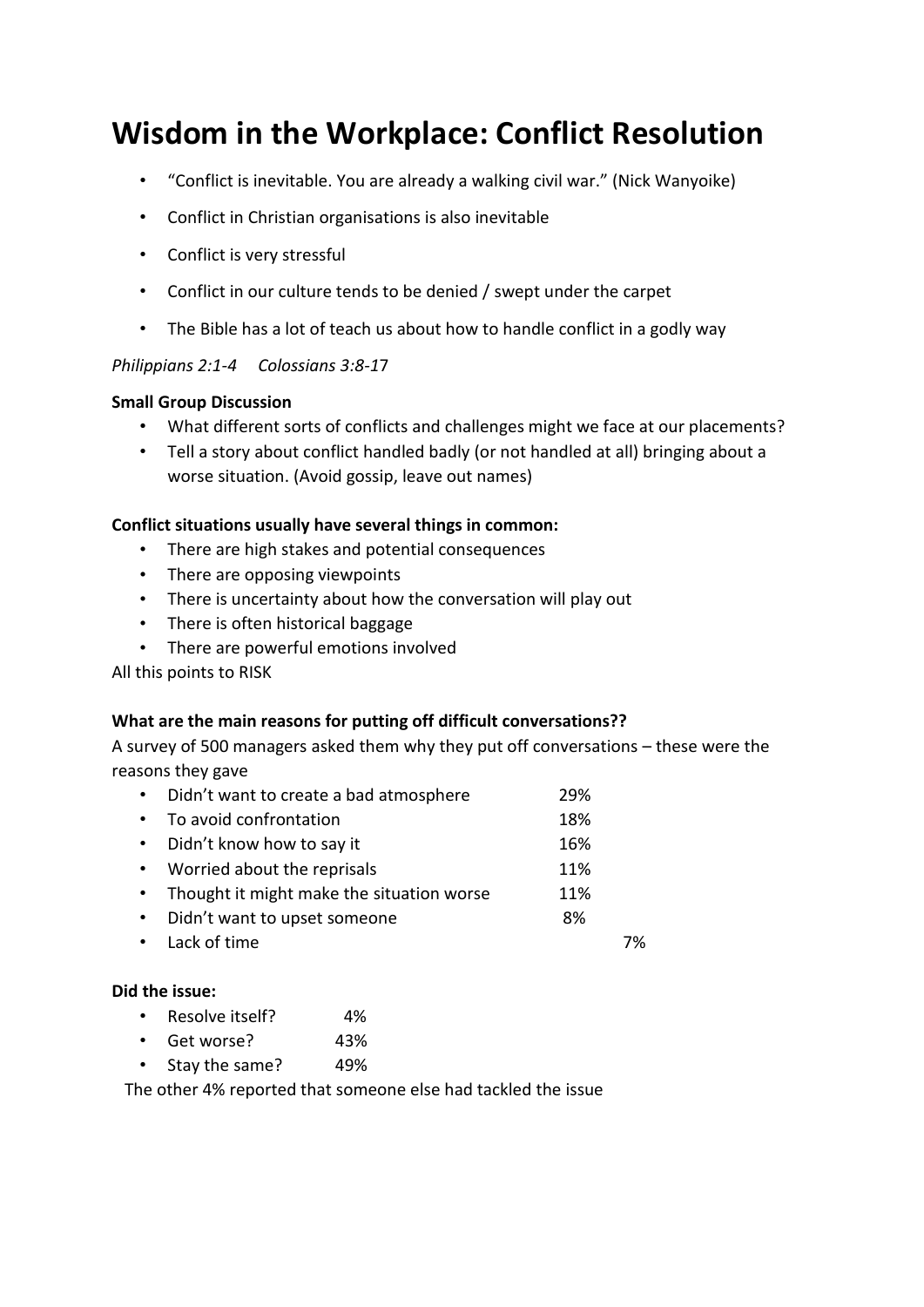

# **What are my filters, stories and assumptions?**



## **Our Basic Problem**

- **'I' (not 'i')**
- Always right
- The standard of what's good and best
- Worthy of praise
- Deserving of honor and respect
- Greater and more important than those around me
- James 4:1; Gal. 2:20

## **Empathy** Phil 2:1-4

Once we have got past our EGO we can try to **understand** where the other person is coming from – see things through their eyes.

'Difficult conversations: [How to discuss what matters most' Douglas Stone](https://hbr.org/2009/03/7-tips-for-difficult-conversat) ['The hope of Biblical preacemaking as a response to the challenge of conflict',](http://matthiasmedia.com/briefing/2010/11/the-hope-of-biblical-peacemaking-as-a-response-to-the-challenge-of-conflict/) *The briefing* Nov [2010](http://matthiasmedia.com/briefing/2010/11/the-hope-of-biblical-peacemaking-as-a-response-to-the-challenge-of-conflict/) ['Cracks are Serious' Peter Mead](https://biblicalpreaching.net/2015/10/01/cracks-are-serious/)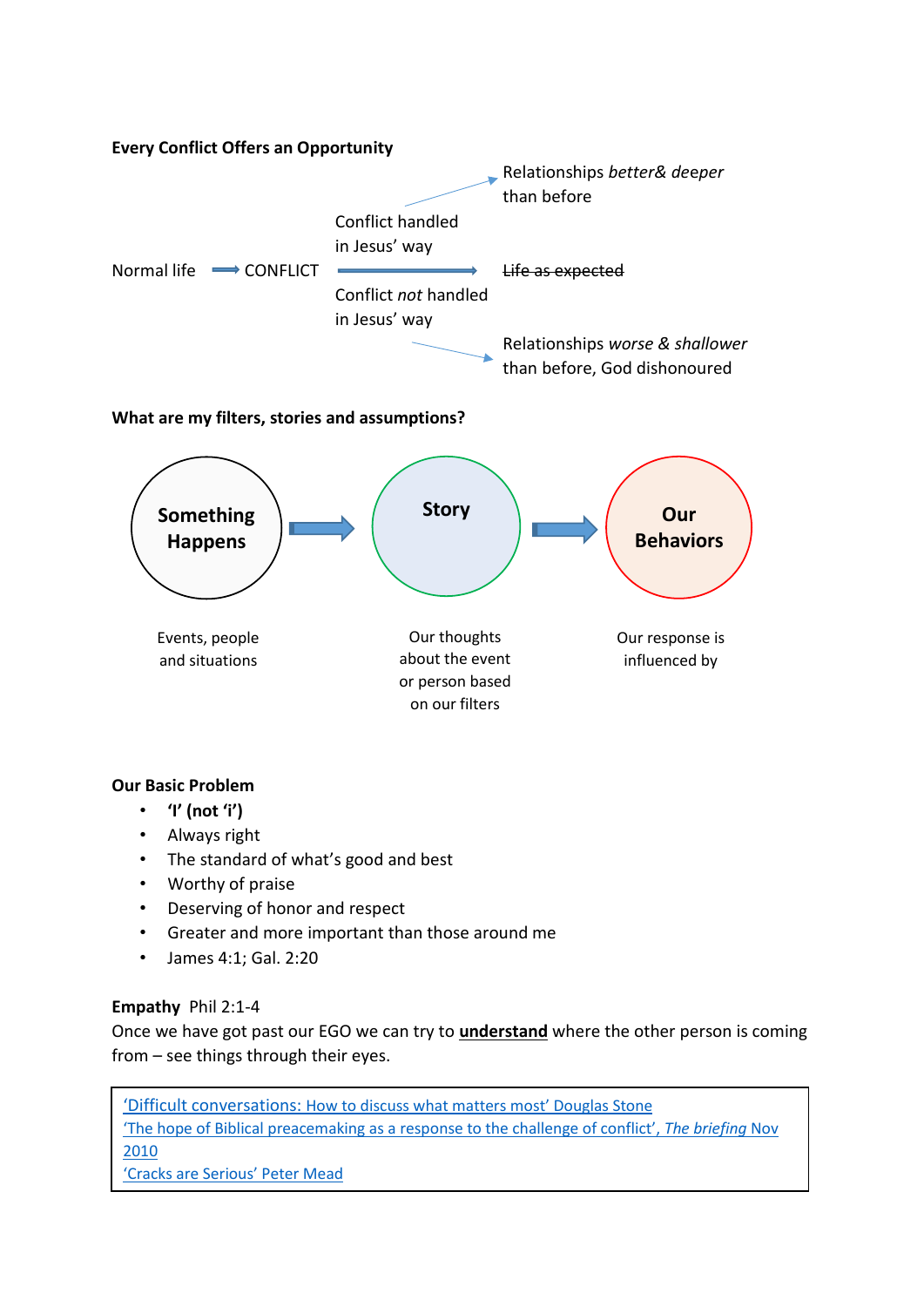## **When to overlook and when to confront**

Prov 19:11 Matt 18:15-17

- Is it a one-off event? Or does it keep happening?
- Can you forgive and move on, or will it affect your ongoing relationship with the other person?
- Is it affecting other people?
- Have you prayed about it? Have you asked for God's leading?

## **General 'rules' for conflict**

- Think the best of other people.
- Approach with humility and respect.
- Pray!!! Pray for the other person, that God would bless them. Pray that God would give you insight and wisdom to understand the other person and their perspective. Pray for the Holy Spirit to be present and pray for Him to convict you of your sins!
- It is easy to fall into negative attitudes about others when there is conflict; to think they are playing power games or not being open with you. Maintaining a positive perspective and being united by the love of Christ is often what enables Christians to continue together through difficult times.

#### **Tool #1: Deal with yourself**

Luke 6:41-42

The first conversation to have is with yourself:

- What emotions are you experiencing?
- What is the issue?
- Why is it bothering you?
- What is your purpose in having the conversation?
- What will happen if you have or don't have this conversation?
- What is your own part in the conflict? How have you sinned in similar ways at other times?
- Are you remembering your own sinfulness and how you have been forgiven?

## **Colossians 3:8-17**

Don't fight, label, gossip

- 1. Remember God's love for you  $(v12)$  "The solution doesn't come from technique; it has nothing to do with one-upmanship; it flows out of being - who you are in Christ as a beloved child of God and your receiving of grace and comfort" (Nick Wanyoike)
- 2. Forgive as you have been forgiven (v13) doesn't mean it was right; doesn't mean you should trust them; but does mean that vengeance belongs to the Lord not me and now I pray good for them
- 3. Listen to the Peace-of-Christ referee blow the whistle (v15)
- 4. Listen to the gospel word and let it dwell richly in us (v16)
- 5. Give heartfelt thanks (v16-17 cf. 1 Thess. 5:18)